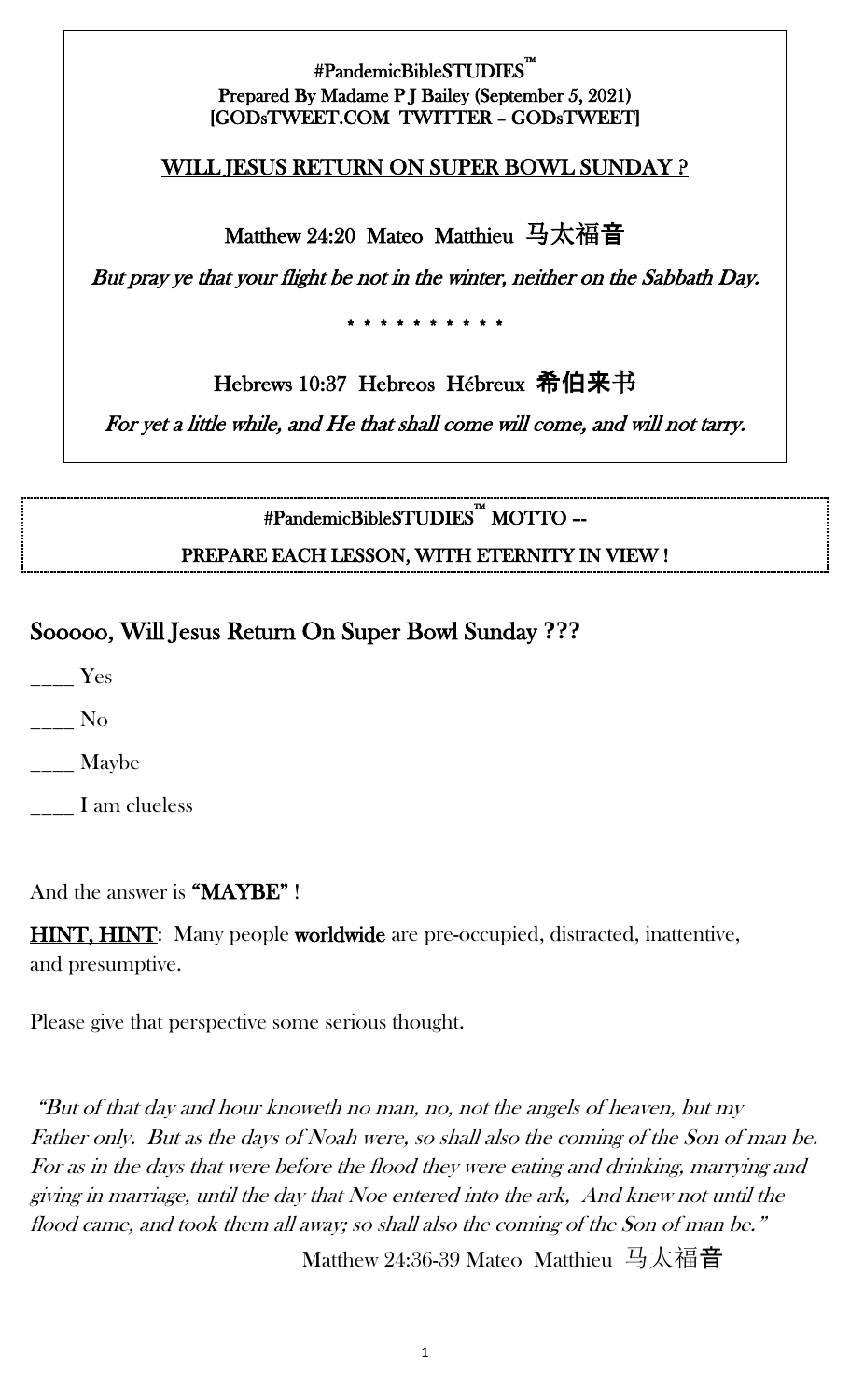Therefore, even if you are not "clueless", please study the Bible passages included with this lesson. That way you will be prepared to reply and share accurately with "clueless" individuals within your sphere of influence. You will be ready to prayerfully provide -- "…an answer to every man that asketh you a reason of the hope that is in you with meekness and fear". 1 Peter 3:15 1 Pedro 1 Pierre 彼得前书

◊ ◊ ◊ ◊ ◊

## AS YOU WORK ON THIS BIBLE STUDY, PLEASE PRAY TO BECOME ESPECIALLY SENSITIVE TO ANY OF YOUR ATTACHMENTS TO EARTH, AND START TO LOOSEN YOUR GRIP ON THE THINGS OF THIS WORLD.

"For what is a man profited, if he shall gain the whole world, and lose his own soul *?*  or what shall a man give in exchange for his soul *?*"

#Matthew16v26 Mateo Matthieu 马太福音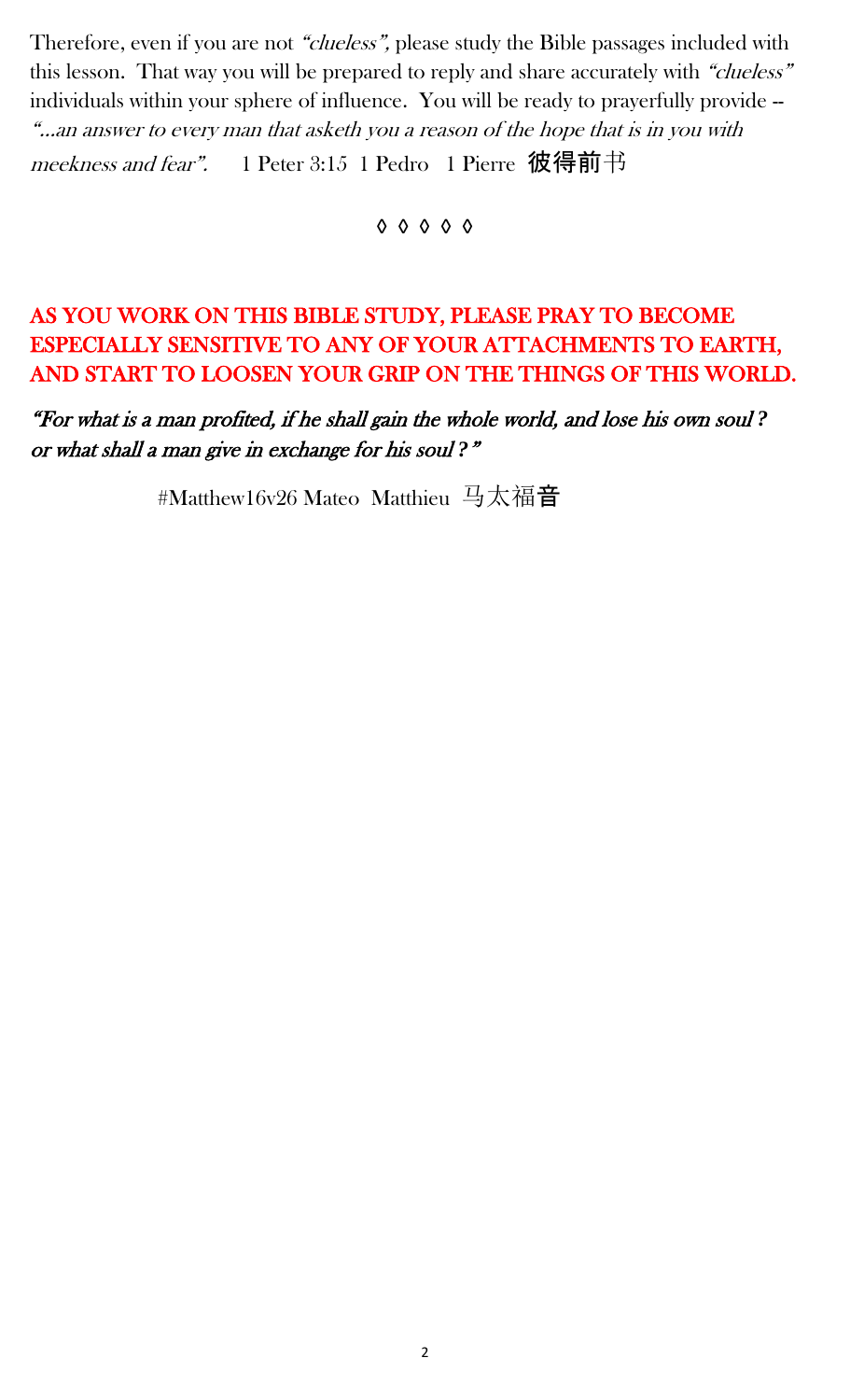| 2 Peter 3:3-10 2 Pedro 2 Pierre 彼得后书 |
|--------------------------------------|
|                                      |
|                                      |
|                                      |
|                                      |
|                                      |
|                                      |
|                                      |
|                                      |
|                                      |
|                                      |
|                                      |
|                                      |
|                                      |
|                                      |
|                                      |
|                                      |
|                                      |
| <b>NOTES</b>                         |
|                                      |
|                                      |
|                                      |
|                                      |
| Acts 1:11 Hechos Actes 使徒行传          |
|                                      |
|                                      |
|                                      |
| <b>NOTES</b>                         |
|                                      |
|                                      |
|                                      |
| Acts 17:31 Hechos Actes 使徒行传         |
|                                      |
|                                      |
|                                      |
|                                      |
| <b>NOTES</b>                         |
|                                      |
|                                      |
|                                      |
|                                      |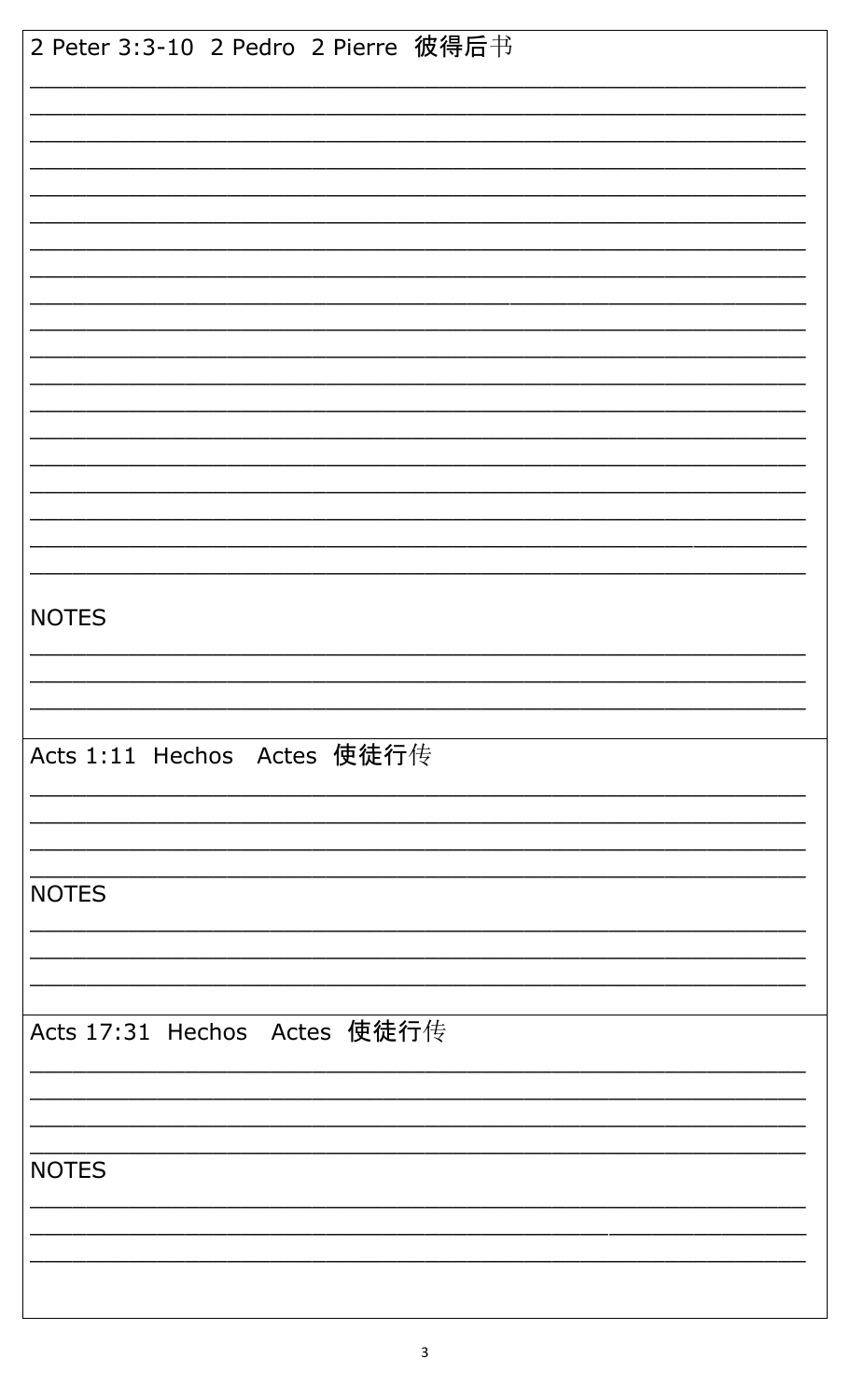| 1 Corinthians 4:5 1 Corintios 1 Corinthiens 哥林多前书      |
|--------------------------------------------------------|
|                                                        |
|                                                        |
|                                                        |
| <b>NOTES</b>                                           |
|                                                        |
|                                                        |
|                                                        |
| 1 Corinthians 15:51-52 1 Corintios 1 Corinthiens 哥林多前书 |
|                                                        |
|                                                        |
|                                                        |
|                                                        |
|                                                        |
|                                                        |
|                                                        |
|                                                        |
|                                                        |
|                                                        |
|                                                        |
| <b>NOTES</b>                                           |
|                                                        |
|                                                        |
|                                                        |
| 1 Thessalonians 3:13 1 Tesalonicenses                  |
| 1 Thessaloniciens 帖撒罗尼迦前书                              |
|                                                        |
|                                                        |
| <b>NOTES</b>                                           |
|                                                        |
|                                                        |
|                                                        |
|                                                        |
|                                                        |
|                                                        |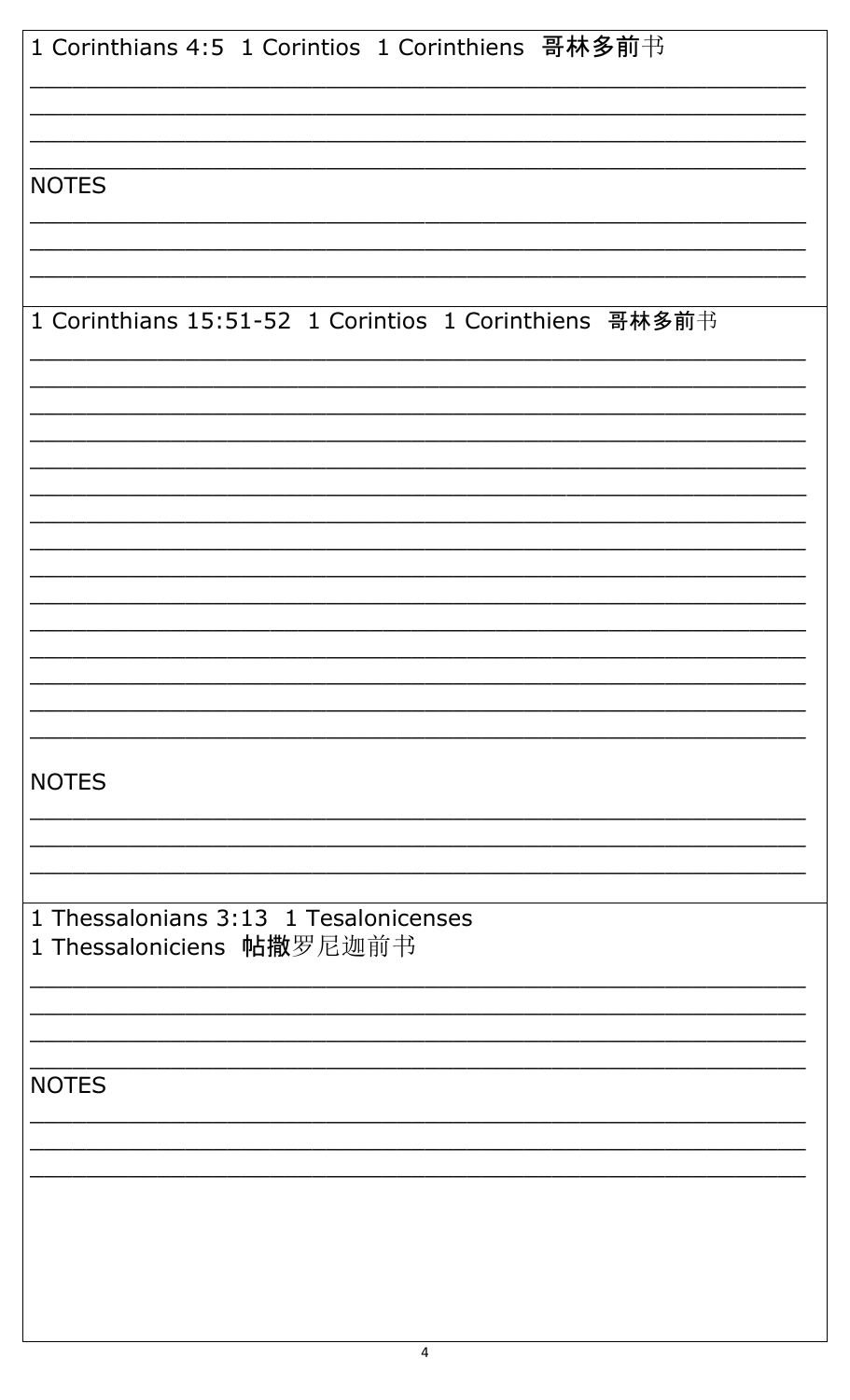| 1 Thessalonians 4:13-18 1 Tesalonicenses |
|------------------------------------------|
| 1 Thessaloniciens 帖撒罗尼迦前书                |
|                                          |
|                                          |
|                                          |
|                                          |
|                                          |
|                                          |
|                                          |
|                                          |
|                                          |
|                                          |
|                                          |
|                                          |
|                                          |
|                                          |
|                                          |
|                                          |
|                                          |
|                                          |
|                                          |
| <b>NOTES</b>                             |
|                                          |
|                                          |
|                                          |
|                                          |
|                                          |
|                                          |
| 1 Thessalonians 5:2-3 1 Tesalonicenses   |
| 1 Thessaloniciens 帖撒罗尼迦前书                |
|                                          |
|                                          |
|                                          |
|                                          |
|                                          |
|                                          |
|                                          |
|                                          |
|                                          |
|                                          |
|                                          |
| <b>NOTES</b>                             |
|                                          |
|                                          |
|                                          |
|                                          |
|                                          |
| 2 Timothy 4:8                            |
|                                          |
|                                          |
|                                          |
|                                          |
| <b>NOTES</b>                             |
|                                          |
|                                          |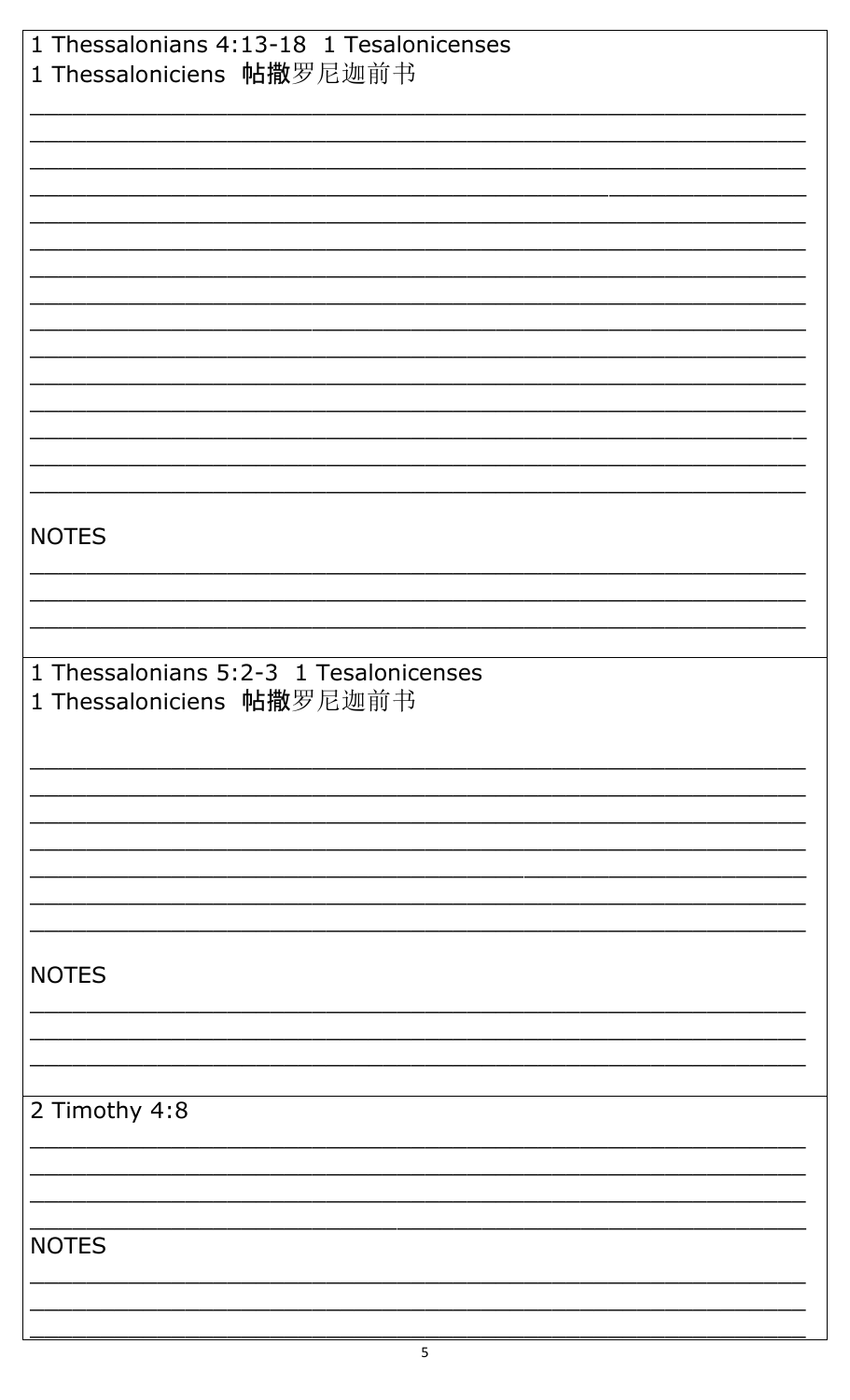| Hebrews 9:28 Hebreos Hébreux 希伯来书 |
|-----------------------------------|
|                                   |
|                                   |
|                                   |
| <b>NOTES</b>                      |
|                                   |
|                                   |
|                                   |
| James 5:7-9 Santiago Jacques 雅各书  |
|                                   |
|                                   |
|                                   |
|                                   |
|                                   |
|                                   |
|                                   |
|                                   |
|                                   |
| <b>NOTES</b>                      |
|                                   |
|                                   |
|                                   |
| 1 John 2:28 1 Juan 1 Jean 约翰一书    |
|                                   |
|                                   |
|                                   |
| <b>NOTES</b>                      |
|                                   |
|                                   |
|                                   |
| Jude 14 Judas 犹大书                 |
|                                   |
|                                   |
|                                   |
| <b>NOTES</b>                      |
|                                   |
|                                   |
|                                   |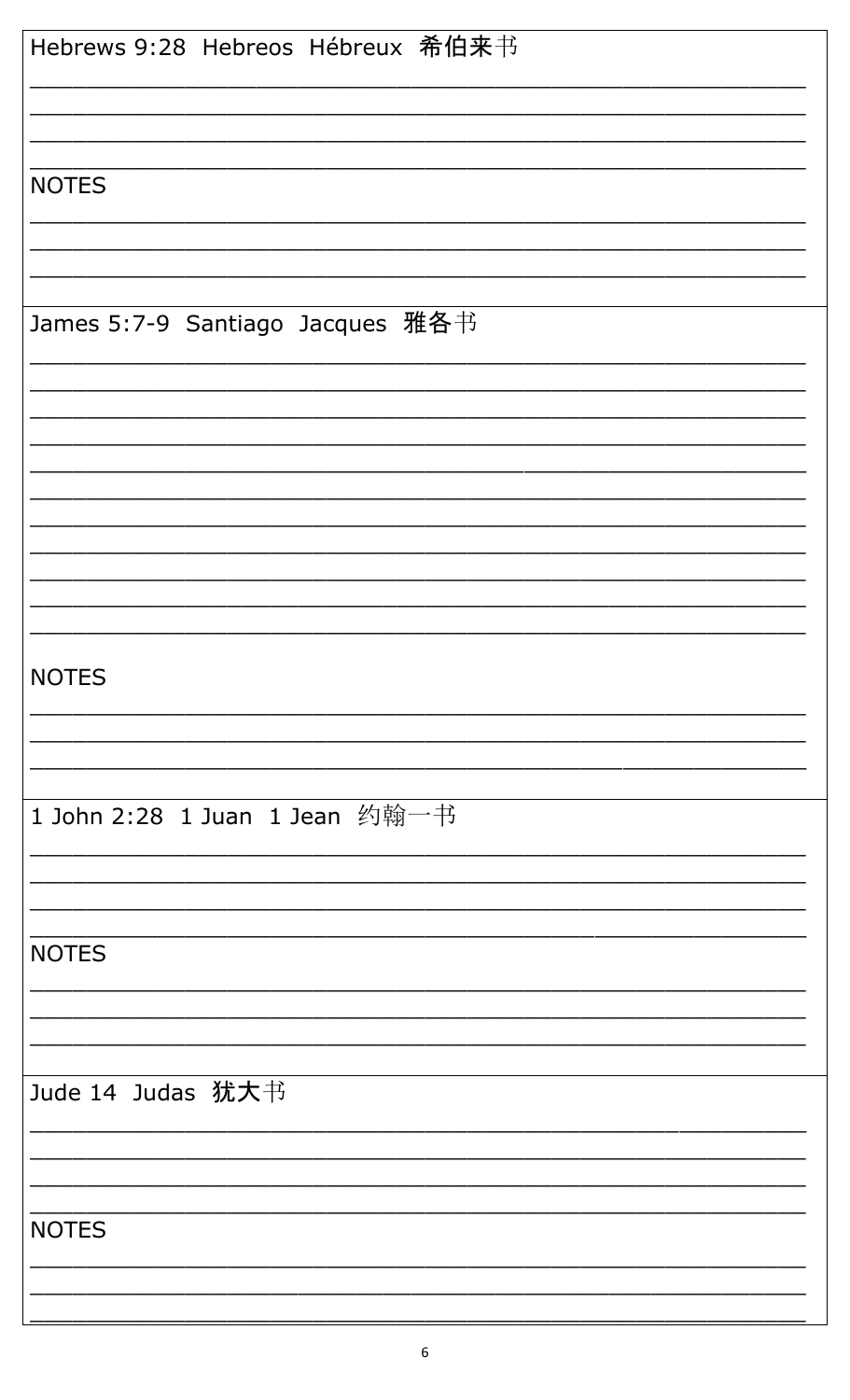| Revelation 1:7 Apocalipsis 启示录   |
|----------------------------------|
| <b>NOTES</b>                     |
|                                  |
| Revelation 3:3 Apocalipsis 启示录   |
| <b>NOTES</b>                     |
| Revelation 3:11 Apocalipsis 启示录  |
|                                  |
| <b>NOTES</b>                     |
| Revelation 16:15 Apocalipsis 启示录 |
| <b>NOTES</b>                     |
|                                  |
|                                  |
|                                  |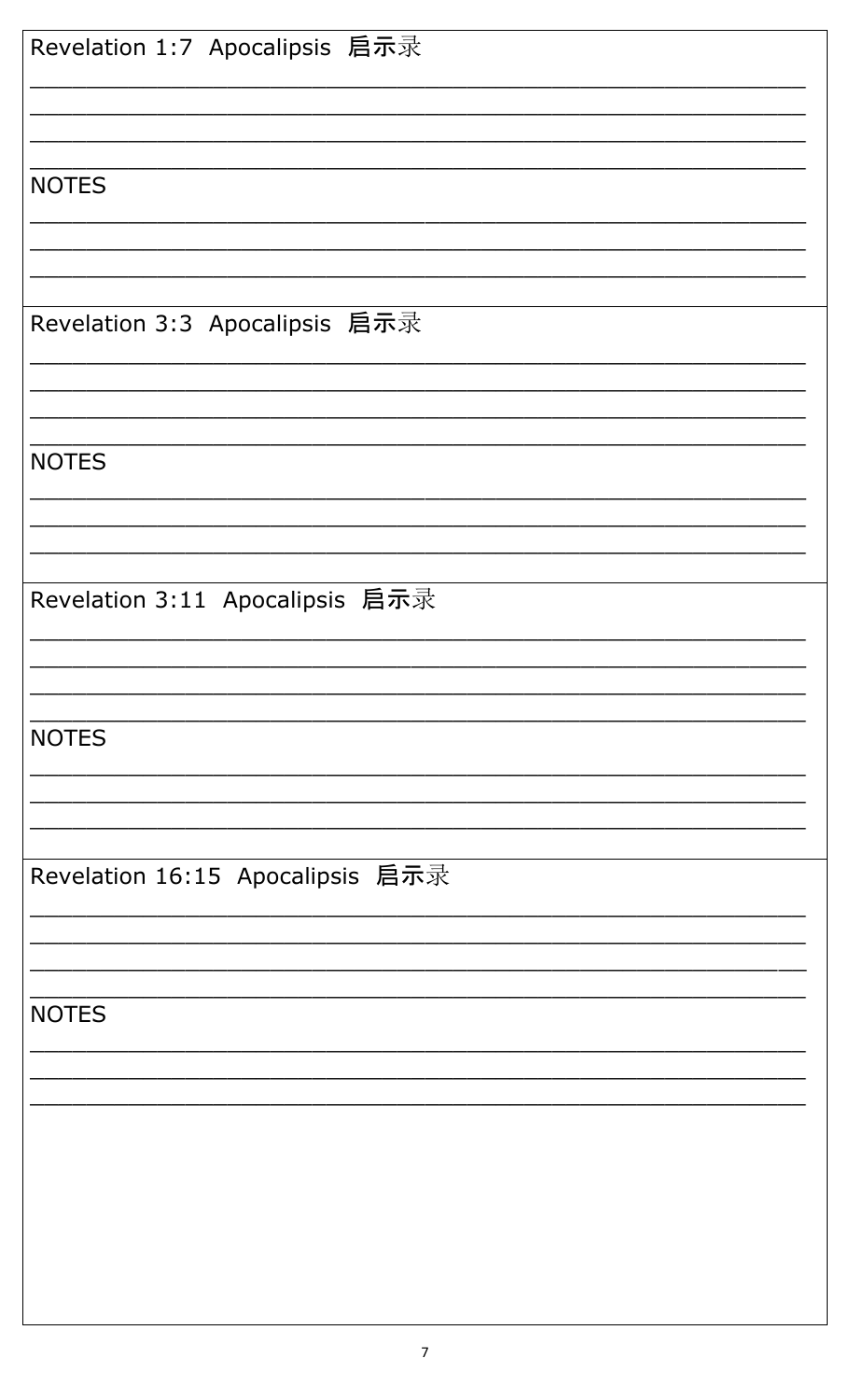| Revelation 22:12 Apocalipsis 启示录 |  |
|----------------------------------|--|
|                                  |  |
|                                  |  |
| <b>NOTES</b>                     |  |
|                                  |  |
| Revelation 22:20 Apocalipsis 启示录 |  |
|                                  |  |
|                                  |  |
|                                  |  |
|                                  |  |
| <b>NOTES</b>                     |  |
|                                  |  |